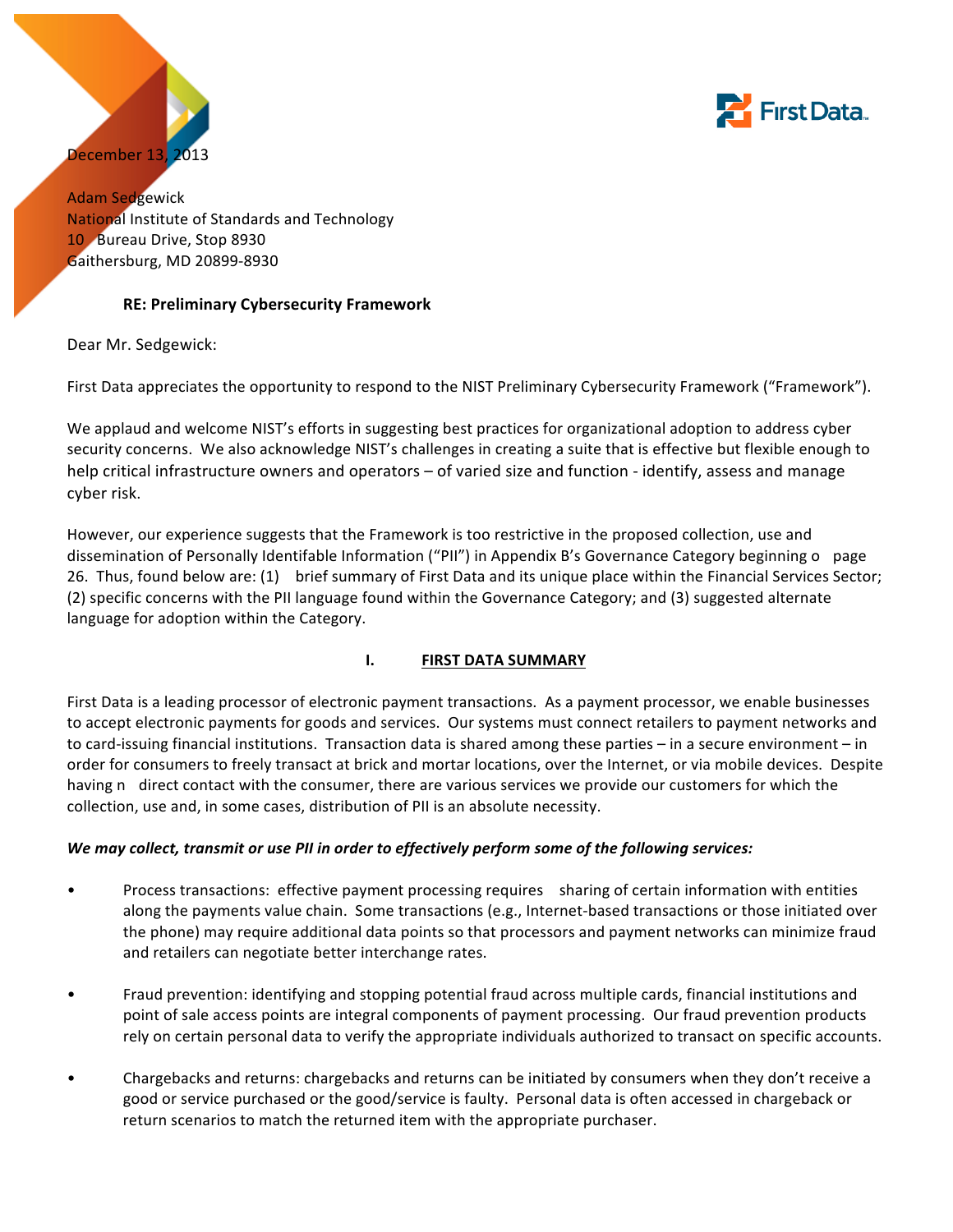• Check verification: personal data may be accessed at the point of sale to match check writers with negative history such as check kiting and check fraud. These services can help merchants evaluate the likelihood that check will be returned and protect themselves against fraud or purchases made with insufficient funds.

In addition to processing transactions for merchants, First Data also provides back-office services to financial institutions that issue debit and credit cards. Our services to these financial institutions may include maintenance of cardholder accounts, authorizing and posting of consumer transactions, generating and printing cardholder statements, card embossing, and fraud and risk management services. Here are just few examples of how these services might access PII:

- New credit card applications: we use personal data to verify application information such as employment, name, address and phone number or fill in missing information o the credit application.
- Stolen cards: if consumer reports stolen card, we rely on "out of wallet" information to ensure that it is the victim calling rather than a criminal trying to reactivate the card using information found in a wallet. We d this by asking questions that only the true cardholder should know; these answers are found behind the scenes by tying personal data to various public real estate data.
- USA PATRIOT Act requirements: personal data may be used to confirm the identity of individuals attempting to open an account at a financial institution. It is a USA Patriot Act requirement to obtain certain minimum information from a new customer and to verify that information in order to detect and deter criminal activities, such as money laundering and terrorist activities.

In performing these types of services, we have a core responsibility to our clients to ensure that every transaction we process and every function we perform is done so safely, securely and reliably. To meet that obligation on a daily basis, we employ a comprehensive and evolving security strategy.

Our Chief Information Security Officer (CISO) leads a highly-trained and full-time information security team that, among other things, directs our corporate participation with leading organizations, such as the Financial Services Information Sharing and Analysis Center (FS-ISAC) and its Threat Intelligence Committee. As you may know, the FS-ISAC routinely shares risk mitigation best practices to address vulnerabilities and recent cyber attacks.

First Data is also eligible to participate in FinCEN's granting of the Safe Harbor, LLC-- Section 314(b) of the USA PATRIOT Act providing financial institutions with the ability to share information with one another, under a safe harbor that offers protections from liability, in order to better identify and report potential money laundering or terrorist activities--for our prepaid and Online Banking lines of business. Here, we are working on the details of how information can be shared and consumed via the Safe Harbor, LLC by preventing the funding of known "money" mules" and other criminal actors who use prepaid cards to move money.

Further expected benefits of participating in 314(b) sharing program are helping financial institutions enhance compliance with their anti-money laundering/counter-terrorist financing (AML/CFT) requirements, most notably with respect to:

- Shedding more comprehensive light upon overall financial trails, especially if they are complex and appear to be layered amongst numerous financial institutions, entities, and jurisdictions.
- Building a more comprehensive and accurate picture of a customer's activities where potential money laundering or terrorist financing is suspected, allowing for more precise decision-making in due diligence and transaction monitoring.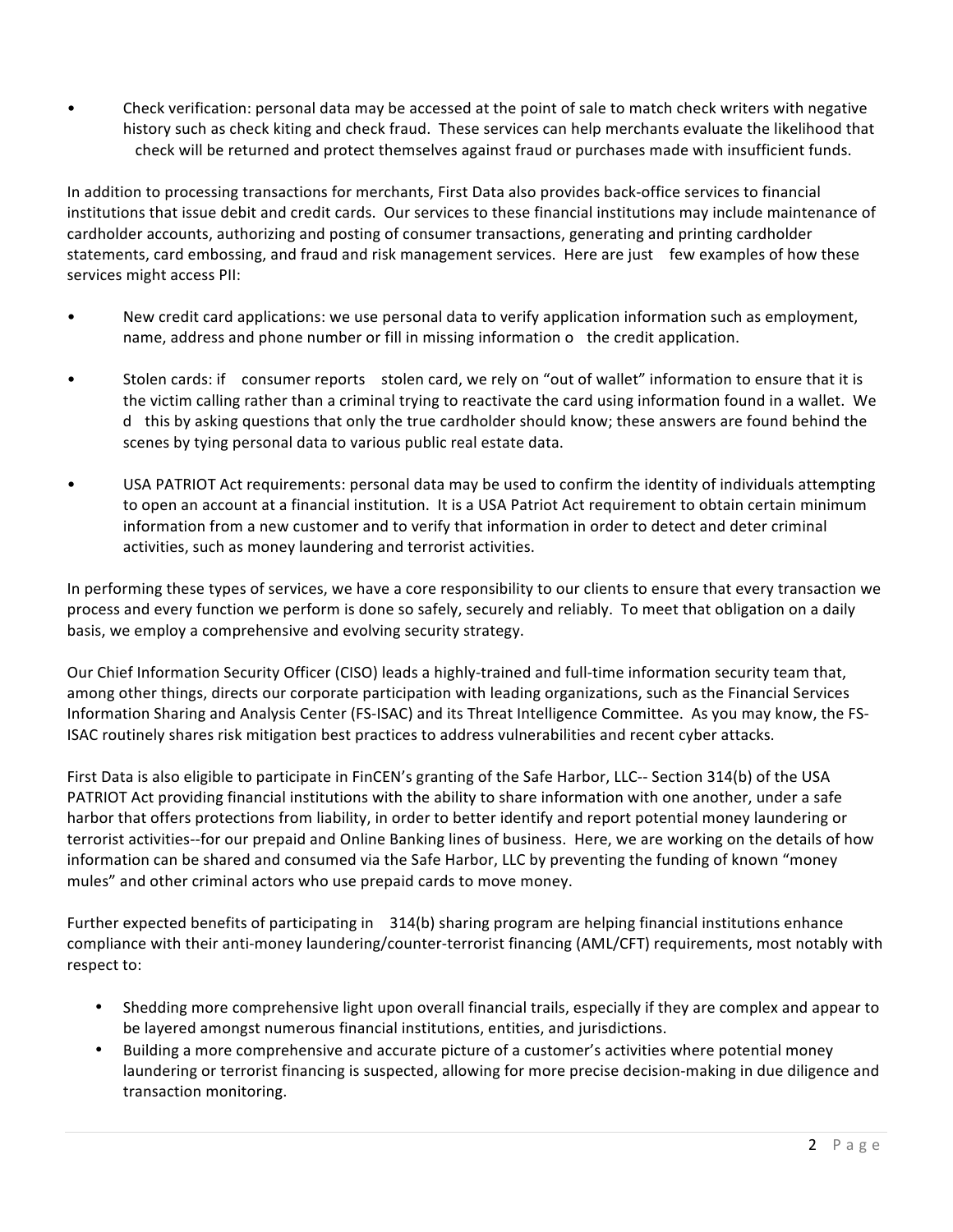- Alerting the contacted financial institution to customers about whose suspicious activities it may not have been previously aware.
- Facilitating the filing of more comprehensive and complete SARs than would otherwise be filed in the absence of 314(b) information sharing.
- Aiding in identifying and collectively stemming money laundering and terrorist financing methods and schemes.

In addition to our participation in industry-specific organizations that establish leading practices, standards, and risk mitigation tactics, First Data works closely and cooperatively with federal departments and agencies, including the Department of Homeland Security, the U.S. Secret Service, and the Federal Bureau of Investigation.

Our information security practices have been and remain a top priority, which we enhance o an ongoing basis to meet business needs and emerging threats. We view our responsibility on this topic very seriously. In fact, our corporate board of directors and audit committee receive regular updates on these practices.

From a regulatory perspective, our company is supervised and examined by the Federal Financial Institution Examination Council (FFIEC). The FFIEC regularly examines and monitors our cyber security practices, including compliance with a layered approach to managing information security risks.

# **II. SPECIFIC CONCERNS WITH THE PII LANGUAGE FOUND WITHIN THE GOVERNANCE CATEGORY**

We have two concerns with the Governance Category's language in subsection [i] suggesting internal adoption of cyber security procedures that "provide notice to and enable consent by affected individuals regarding collection, use, dissemination, and maintenance of PII."

First, as illustrated above, we come into contact with consumer PII on daily basis. However, we have no direct relationship with consumers. Thus, implementing an enterprise-wide policy whereby we can provide notice to and/or collect consent from consumers is impractical. Furthermore, consent requirement would not be appropriate for company like First Data, since an integral component of the services we provide our clients is fraud prevention. It is not difficult to imagine a scenario where a criminal attempting to perpetrate fraud would merely withhold consent in order to more freely conduct illicit activity.

Therefore, in order for companies like First Data to provide our clients with effective, safe and reliable payments processing and back-office support, many of which are inherently geared toward preventing fraud, we must not be subject to overly burdensome restrictions on the collection, use, dissemination and maintenance of the PII we acquire or to ill-fitting requirements to obtain consent from consumers with whom we have no relationship.

Additionally, placing such notice and consent restrictions on the collection and use of PII seemingly overextends the Civil Liberties protection aimed at by Executive Order 13636. For instance, in the course of our fraud prevention activities, we may acquire PII of suspected criminals and cyber attackers. We would then partner with various federal and state law enforcement agencies to inform them of the suspected criminal activity—and the acquired PII-- we receive. NIST's requirement for us to gain consent before collecting, using or sharing the PII gained through attempted or suspected criminal activity and/or cyber attacks seems counterintuitive. It appears to place the criminals' "civil liberties" ahead of consumer protection and the need for the private and public sector to partner to address and combat such attacks in concert with each other.